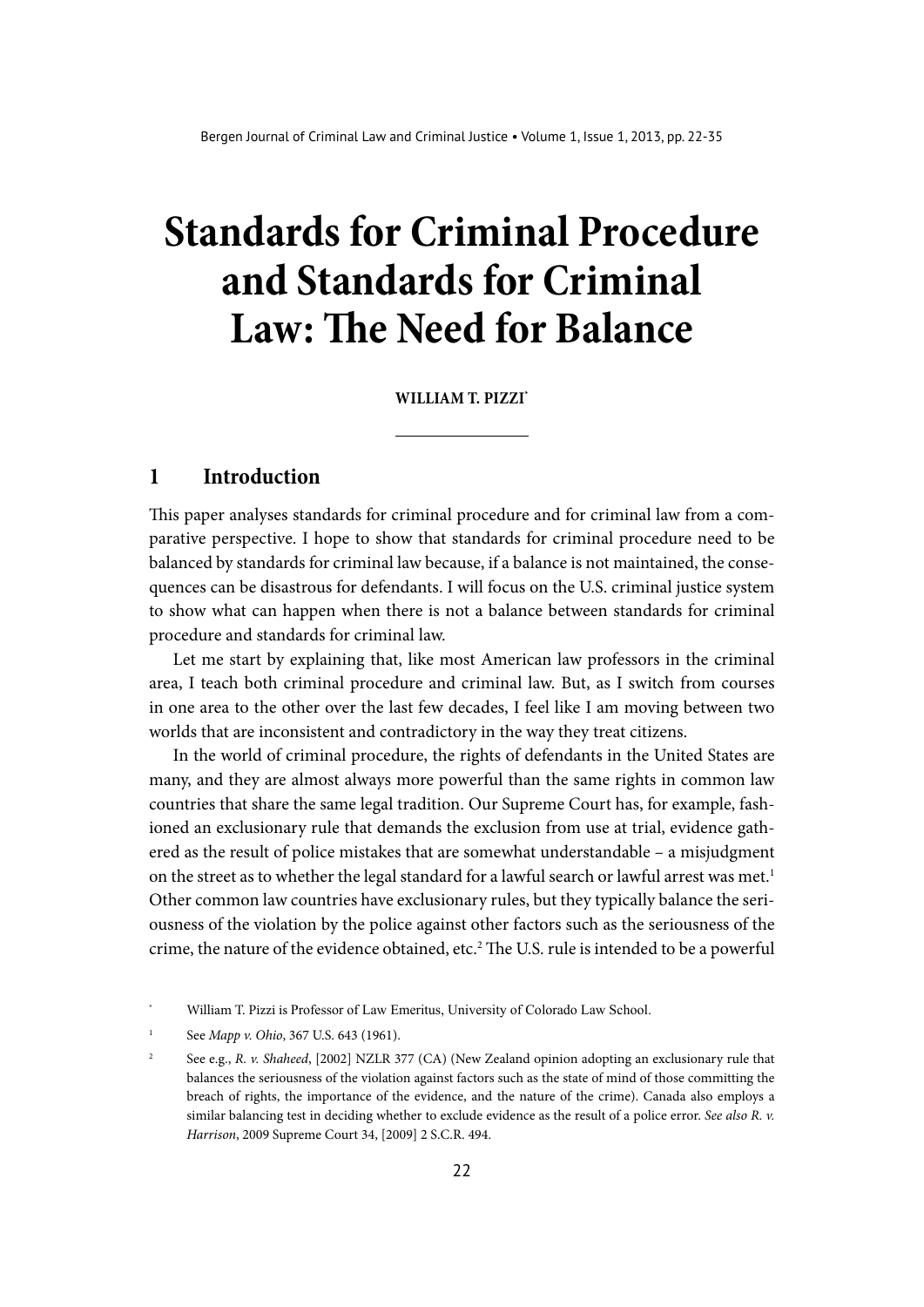deterrent against police illegality, so our exclusionary rule does not permit any balancing in the decision to exclude evidence where the police have erred.

Similarly, under the system of warnings given to arrestees before questioning, as a result of the famous Supreme Court decision in *Miranda v. Arizona*,<sup>3</sup> an arrestee has the power to stop all questioning from taking place if he asks for an attorney. In most other common law countries, a lawyer will be provided if requested, but questioning will then take place. Sometimes putting pressure on a suspect to respond to questions is the fact that a suspect's refusal to answer may be introduced at trial against the defendant.<sup>4</sup> But, in the United States, sophisticated criminals reflexively cut off any questioning by asking for an attorney when they are arrested, because a refusal to be questioned has no adverse consequences and any attorney will tell the suspect not to cooperate in answering questions.

A third example concerns the right to a jury. Like many common law countries, we believe that juries of laypeople should decide important criminal cases. But jury trials are expensive, so the right to a jury trial is limited in other common law countries to rather serious crimes;<sup>5</sup> in the United States a defendant has the right to a jury trial even for minor crimes where no imprisonment will take place even if there is a conviction.<sup>6</sup>

One final example concerns the giving of testimony at trial. In some common law countries, if a defendant wishes to testify at trial, he must testify at the start of the defense presentation before his other fact witnesses.7 Such a rule was declared unconstitutional by the Supreme Court,<sup>8</sup> so, for strategic reasons, defendants always testify at the end of the defense case, which provides defendants a chance to tailor their testimony to better fit what other witnesses have said.

I could go on and discuss other defendants' rights that are by degrees more powerful in the United States than in other common law countries, but the general idea is clear. Criminal procedure in the United States declares itself, over and over, to be nervous

 $3$  384 U.S. 436 (1966).

In the United Kingdom, inferences from silence are governed by Sections 34-39 of the Criminal Justice and Public Order Act 1994.

In Canada, a defendant has the right to a jury trial only for felonies punishable by five years to more. See Section 11(f) of the Canadian Charter of Rights and Freedoms. In Australia, even rather serious felonies carrying a punishment of up to ten years may, in certain circumstances, be tried in front of a judge rather than a jury. *See* Michael Chesterman, *Criminal Trial Juries in Australia: from Penal Colonies to a Federal Democracy*, 62 J. of Law and Contemporary Problems 69 (2009).

<sup>6</sup> In *Baldwin v. New York*, 399 U.S. 66 (1970) the United States Supreme Court declared the constitutional right to trial by jury extended even to misdemeanor offenses punishable by up to one year in jail.

<sup>7</sup> This is a statutory rule in England. See Section 79, Police and Criminal Evidence Act 1984 (stating that if the defense intends to present two or more fact witnesses, one of which is the accused, the accused shall be called before the other witnesses).

<sup>8</sup> See *Brooks v. Tennessee*, 406 U.S. 605 (1972).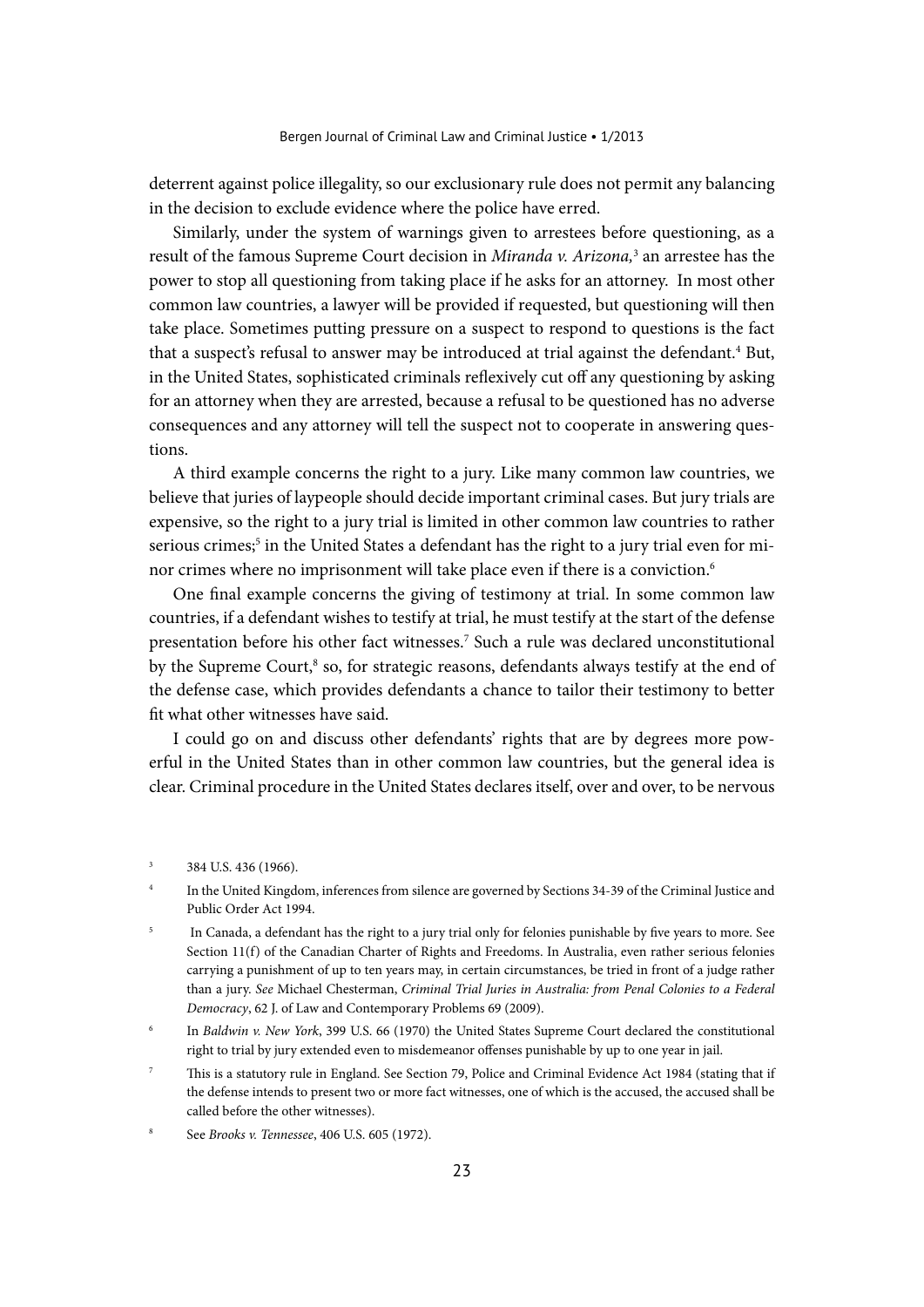about state power, and defendants must be given many powerful procedural protections during the investigation and at trial.

But, when it comes to criminal law, our criminal justice system changes. When defendants are convicted in the United States, they face punishments that are much harsher than they would receive for the same crime in other common law countries or certainly in Western Europe. One often hears of punishments that seem even to deny the laws of science as defendants get sentenced to 90, 200 or even 1,000 years in prison. "Life sentences" once allowed a possibility of parole at a distant point – perhaps after having served 15 or 20 years. But many states have changed their laws so that life sentences mean one's natural life.

The result of the harshness of American sentencing laws is an incarceration rate that is much, much higher than the rate in countries with which the U.S. would normally compare itself. For many urban communities in the U.S., prison is not the exception, but a rite of passage for young men.

This is hardly a secret. The Economist ran a story in 2010 on the topic featuring a dramatic cover illustration of Lady Liberty herself peering out from behind the bars of a prison cell.<sup>9</sup> The article intoned that "[n]o other rich country is nearly as punitive as the Land of the Free."

The most complete of the popular articles on the topic of the U.S. incarceration rate was a front-page article in the New York Times in 2008 that appeared with an interactive online chart that allowed readers to click on different countries around the world and compare incarceration rates.10 When one clicked on the United States and then on other countries, one saw quickly the reason the article was entitled, *Inmate Count in U.S. Dwarfs Other Nations*'. England's incarceration rate was only 151 per 100,000, Germany's was 88, Norway's 75, and so on; while the U.S. rate had climbed to 751 incarcerated citizens per 100,000 – put more bluntly, our incarceration rate was five times that of England, ten times that of Norway.

The obvious question is: what has caused prison sentences in the U.S. to become so harsh? A standard response is to blame politicians. Thus, The Economist, after noting that the U.S. incarceration rate has quadrupled since 1970, explains that, since then:

"… the voters, alarmed at a surge in violent crime, have demanded fiercer sentences. Politicians have obliged. New laws have removed from judges much of their discretion to set a sentence that takes full account of the circumstances of the offence. Since no politician wants to be soft

<sup>9</sup> *Rough Justice*, The Economist, July 22, 2010, available at: [http://www.economist.com/node/16640389?sto](http://www.economist.com/node/16640389?story_id=16640389)[ry\\_id=16640389](http://www.economist.com/node/16640389?story_id=16640389).

<sup>10</sup> See Adam Liptak, *Inmate Count in U.S. Dwarfs Other Nations'*, New York Times, April 23, 2008, available at: [http://www.nytimes.com/2008/04/23/us/23prison.html?\\_r=1&fta=y.](http://www.nytimes.com/2008/04/23/us/23prison.html?_r=1&fta=y)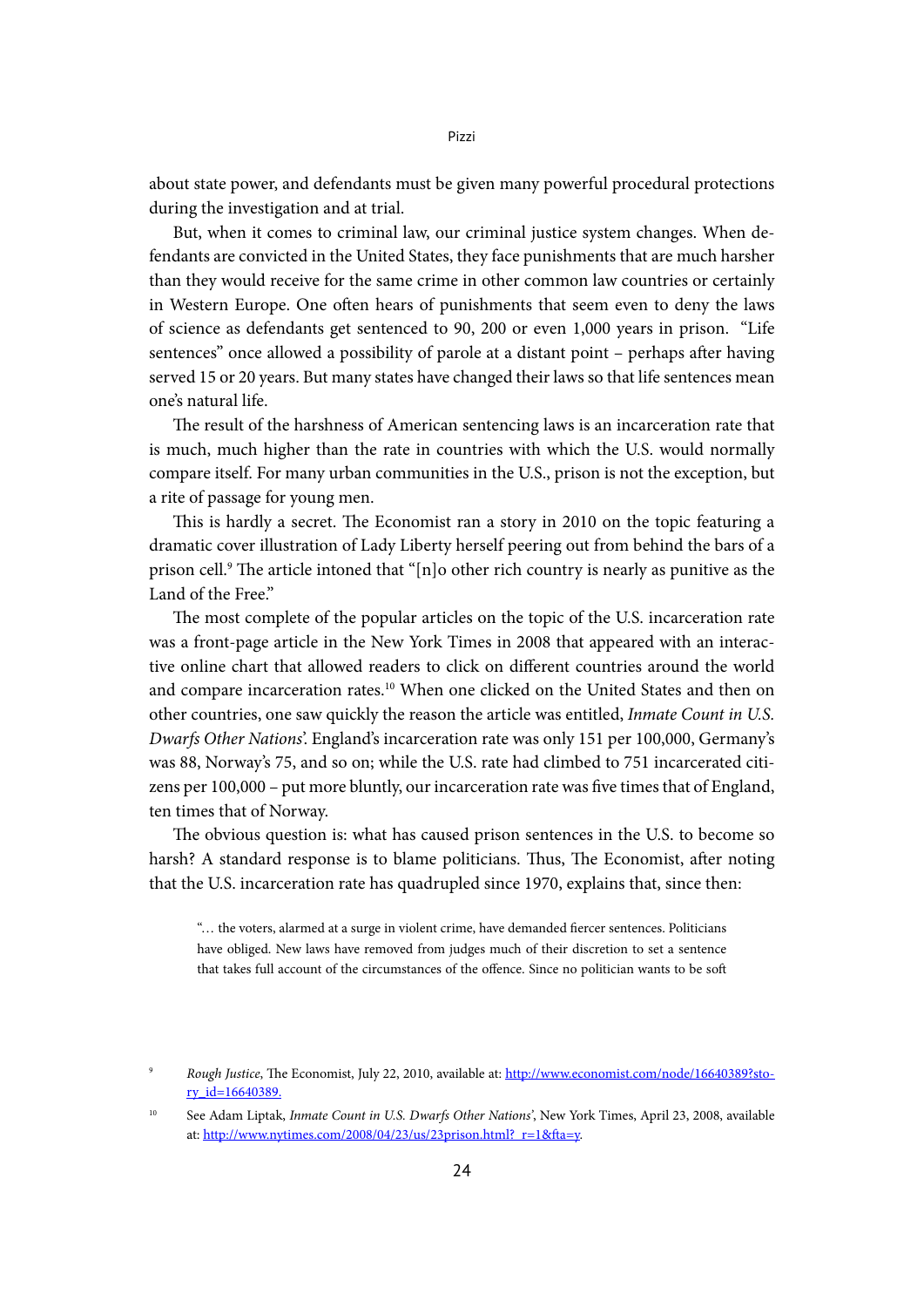Bergen Journal of Criminal Law and Criminal Justice • 1/2013

on crime, such laws, mandating minimum sentences, are seldom softened. On the contrary, they tend to get harder."<sup>11</sup>

Although this is true, it is incomplete and unsatisfying as an explanation. We had politicians in the 1940s, 1950s, and 1960s, and crime was often high in those decades as well – so why did sentencing laws start to become so harsh only in the late 1970s? Also, it is not just sentences for violent crimes that have escalated, but for all crimes. As the New York Times article points out, if lists were compiled based on annual admissions to prisons per capita, some European countries would be higher on the list than the United States. The U.S. incarceration rate stems from the fact that those sentenced to prison for almost all crimes receive much longer sentences than they would receive in other countries. The Times article included a chart matching the incarceration rate over time with the crime rate and what it showed was that whether the crime rate went up or down in the period between 1970 and 2008 (and it went down sharply after 1990), the incarceration rate continued its steep climb nonetheless.

An historical chart of the U.S. incarceration rate shows how dramatically the rise in the U.S. incarceration rate has been. In the period between 1925 and 1975 the incarceration rate was roughly 150 to 175 citizens incarcerated per 100,000. But starting in the late 1970s, the rate began to climb sharply and consistently year after year for the next four decades until it arrived at its present lofty level.

This historical trend line is somewhat baffling. In those decades of the early and middle twentieth century, when racial discrimination was widespread and when constitutional protections for criminal suspects were comparatively weak, the U.S. incarceration rate was steady and even perhaps lenient. I realize an incarceration rate of 175 per 100,000 may still seem high compared to Europe, but when you take into account the availability of guns in the U.S., the lack of a strong social services safety net, and other features that separate the U.S. from Europe, the rate of 175 per 100,000 seems understandable. Yet, in the period since the 1970s, when our criminal justice system seemed much improved and we had made considerable strides against racial discrimination, the United States began incarcerating more and more of its citizens for longer and longer periods of time.

So why did our incarceration rate escalate so dramatically over the last thirty years?

This is a complicated question. The best book on the subject is Whitman's, *Harsh Justice: Criminal Punishment and the Widening Divide between America and Europe*. 12

This is a beautiful book that compares the United States and its criminal punishments with the continental systems of Germany and France. Whitman paints in broad philosophical and historical strokes as he discusses the differences between the two traditions.

<sup>11</sup> *Too Many Laws, Too Many Prisoners*, The Economist, July 22, 2010, available at: http://www.economist. com/node/16636027?story\_id=16636027.

<sup>12</sup> James Q. Whitman, *Harsh Justice: Criminal Punishment and the Widening Divide between America and Europe* (Oxford 2003).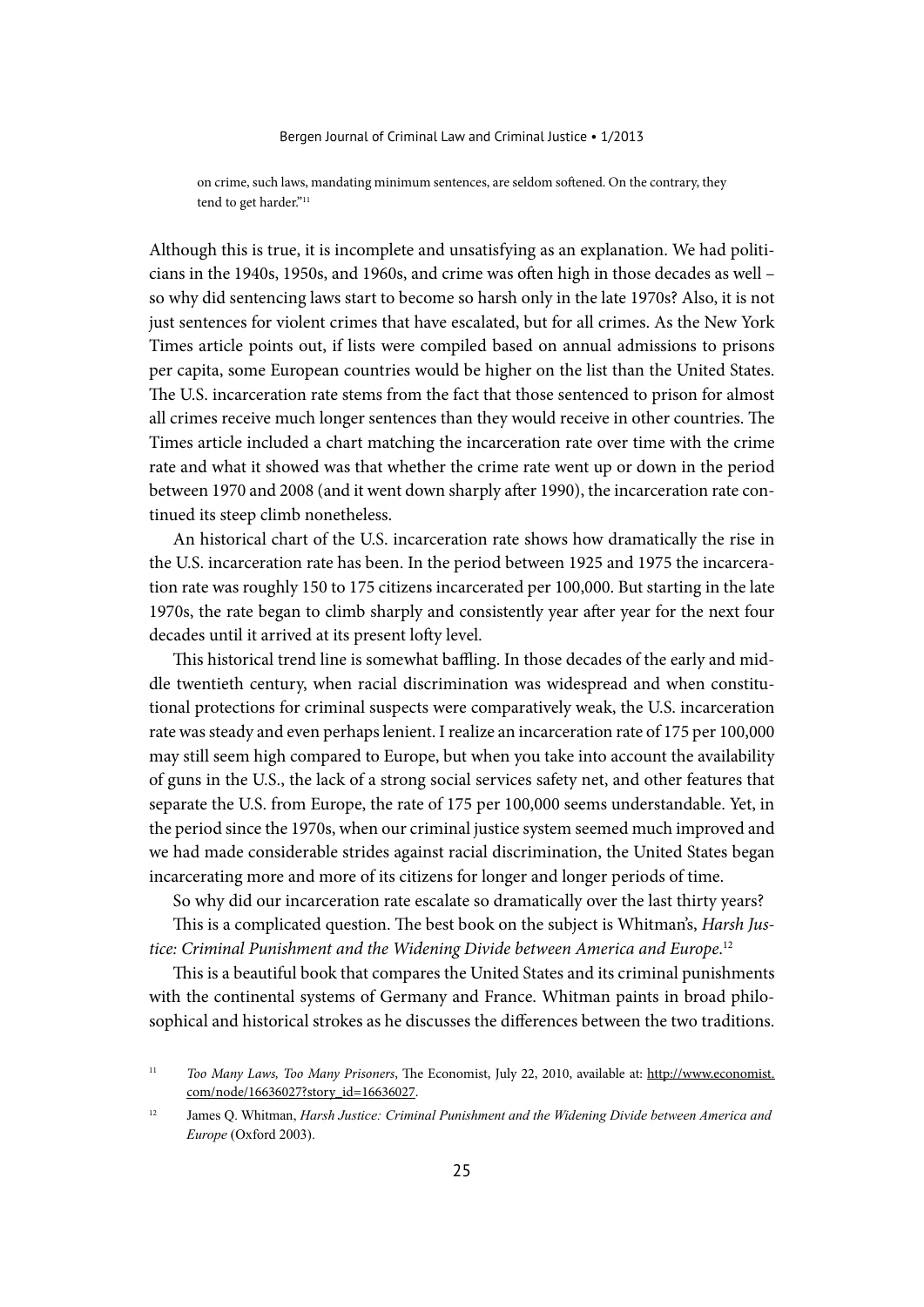Thus, for example, he argues that the U.S. egalitarian tradition allows it to show less respect for offenders as persons and thus to impose more degrading punishments than would be permitted on the continent where traditions of social hierarchy are strong.

My purpose here is not to dispute what Whitman says, but to supplement what he says a bit by focusing on more immediate causes of the escalation in the U.S. incarceration rate in the period from 1978 – 2008. What I hope to show is that there were some things happening the 1970s and beyond that caused or, at least, helped to cause the quintupling of the U.S. incarceration rate.

Let me start with the caveat that one has to speak in generalities when discussing the criminal law in the United States, because criminal law is mainly the responsibility of each of the fifty states with the federal system handling only those crimes that have special ties to our federal system. Thus, murder, robbery and theft are state crimes with federal courts responsible only for a much smaller set of crimes such as the murder of a federal agent or a federal official, robbery of bank that is federally insured, and theft of U.S. government property.

There are thus 51 jurisdictions, and statutes can vary considerably from one jurisdiction to another, so that one has to generalize to speak about sentencing in the United States. With that background and the caveat, let me say a few things about our history of sentencing. Like many countries, we have struggled to find the correct theoretical foundation on which to punish offenders and, over time, we have seen the foundation shift. At times, punishments were extremely harsh, but at other times, they were moderate. Let me give two examples.

In colonial times, punishments were harsh. For less serious offenses there was a system of fines and those who could not pay were sometimes put in stocks, branded, whipped, or even banished from the colony. For repeat offenders, there was often the death penalty.<sup>13</sup>

Yet, shortly after the American Revolution, some states, influenced by Beccaria, enacted criminal sentencing laws based on the view that the certainty of punishment is more important than its severity and that punishment should always be proportionate to the harm of the offense. Most of the harsh colonial punishments were abandoned and even the death penalty was drastically limited. In place of harshness, punishment was sought that it was hoped would have a rehabilitative effect on offenders. During this period, prisons began to be established to aid in the rehabilitation of offenders.

This ebb and flow between harshness and moderation continued even into the early 20th century where the reformative idea of punishment held sway and criminal sentences usually were partly "indeterminate", meaning that the offender could shorten the time spent in prison by showing progress toward rehabilitation. Thus, a judge might sentence an offender to three years in prison, but the offender might be able to obtain release in

<sup>13</sup> On the history of sentencing, see Alan M. Dershowitz, *Background Paper in Twentieth Century Fund, Fair and Certain Punishment* pp. 83-91 (1976).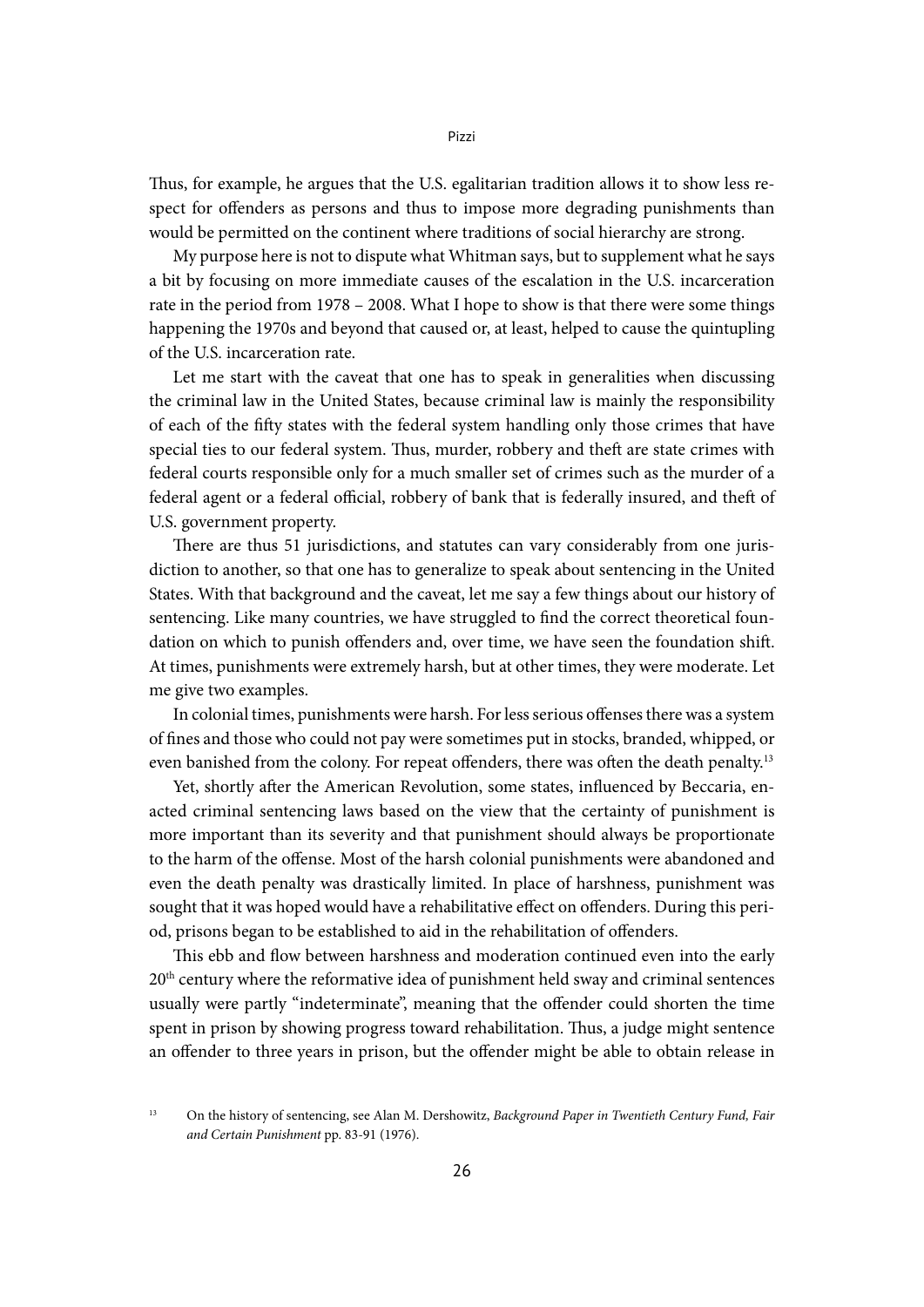half of that time if the offender had shown progress in prison and if prison experts felt that the offender was ready to return to society.

Some jurisdictions went even further and made almost all sentences completely indeterminate, believing that only experts at the prison could judge how well the offender had been reformed so that he might be released if ready to reenter society. Judges in such a jurisdiction did not really impose a sentence, but simply sent the person to prison to be evaluated and periodically assessed as to his readiness for release.

In the U.S., the indeterminate approach to sentencing came under attack and was largely abandoned in those jurisdictions where it had flourished. Part of the reasons was skepticism over the ability of prisons to rehabilitate and the ability of experts to assess an inmate's likelihood to continue on the path of crime. Sentencing was once again the responsibility of the trial judge who had broad discretion in deciding the sentence the offender would receive.

### **2 The erosion of judicial control over sentencing**

What happened starting in the 1970s was a movement to make sentencing more predictable. This is best exemplified by the federal sentencing guidelines that aimed to make sentencing more scientific by delineating what factors were important and what factors were to be ignored by the judge at the time of sentencing. Looking back, perhaps it was hubris to think that we could enumerate the factors surrounding the crime and the offender, and give them each a certain weight so as to permit a more precise approach to sentencing, but that was certainly the aim of the guidelines.

Whitman sees the guidelines

"…as symptomatic of a larger shift away from the judicial and toward the legislative in American criminal law. The guidelines belong to a culture that aims to take criminal justice out of the hand of judges and return it to "the people" – which means that the guidelines inevitably lend themselves to the worst excesses of American democracy."<sup>14</sup>

I don't disagree with Whitman, but his summary is a bit stark – the legislatures are bad and judges are good. I think what happened is that a structural problem in the foundation of our criminal justice system emerged, leading to a collapse of judicial sentencing.

Sentencing is a strange phenomenon in the United States. Judges have traditionally had tremendous power over the fate of defendants at sentencing. It was not unusual, and is still not unusual in some states, for a defendant at the time of sentencing to face a single judge with the power to sentence a defendant, for most crimes, anywhere in a range from zero to 10, or zero to 20, or even zero to 60 years in prison. Moreover, this power is almost

<sup>&</sup>lt;sup>14</sup> See Whitman, supra note 12 at  $55$ .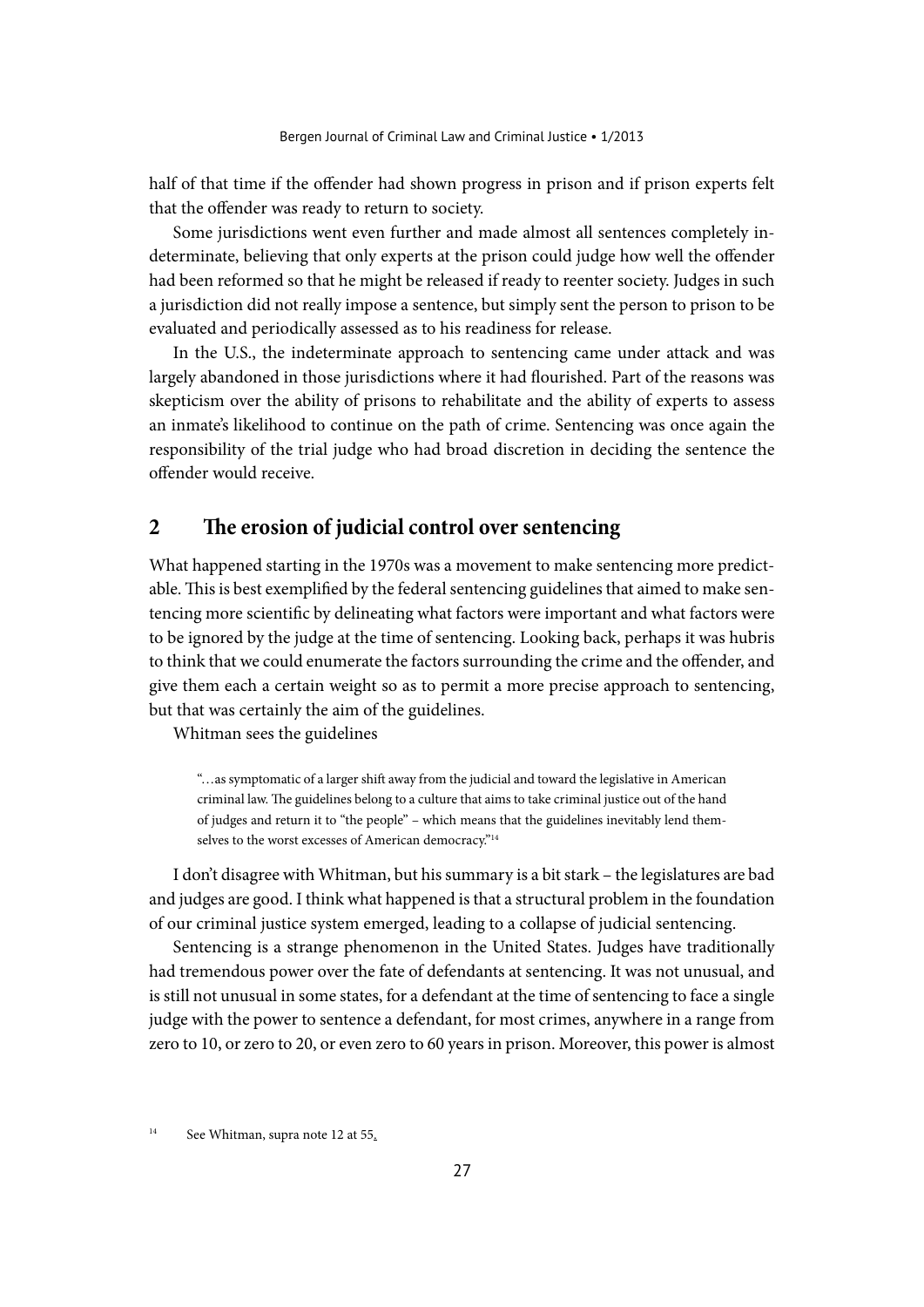completely unlimited: as long as the sentence is within the legal range, there is usually no appellate review.15

Sentencing is unique in our heavily proceduralized system. Every ruling a judge makes is typically subject to appellate review, except the one that is often of greatest importance to the defendant – the length of time he will serve as punishment for his crime.

Not surprisingly, this sort of absolute sentencing power led to terrible inconsistencies in sentencing from judge to judge and it began to be attacked in the late 1970s. It was not hard to find studies of judges, who were given the same file and asked to state the sentence they would impose, that showed wild inconsistencies. There were also judges themselves who attacked what judges were doing at sentencing.16

 But the problem was not so much the judges or the fact that they were sentencing, but a system that gave them no guidance and provided no meaningful review of sentencing decisions.

There is more to this structural problem. We have a Supreme Court that has imposed a burden on states of jury trials even for relatively minor offenses where no prison would be warranted even if the offender is convicted. One reason for requiring a jury, said the Court in *Duncan v. Louisiana*, is to protect citizens against "the compliant, biased or eccentric judge."17 Yet, at sentencing, an offender may face a "compliant, biased or eccentric judge" with no appellate review of the particular sentence as long as it is somewhere within the broad sentencing range in the statute.

We are not the only country where judicial sentencing has been under attack – Canada and England have had their share of problems with sentencing. But judges in those countries have rich jurisprudence of sentencing with which to defend what they did. The result is that sentencing remains very much in control of judges in those countries. If there are to be guidelines or specific standards for sentencing, they play a central role in drafting such guidelines.

#### **3 Returning criminal justice to "the people"**

Whitman describes the movement toward more legislative control over sentencing through the enactment of determinate sentences that limit judicial sentencing as exhibiting one of the "worst excesses of American democracy". I agree with that statement to a certain point, but I hope to show that the criminal justice system did some things to stir up public anger.

First, maybe it is an excess of democracy, but populism has deep roots in the United States. Most of the judges in our state judicial systems (as well as many police officials

<sup>&</sup>lt;sup>15</sup> See Arthur W. Campbell, *Law of Sentencing*, sec. 14.4, 579 (Eagan, Thomson/West, 2004).

<sup>16</sup> See Marvin E. Frankel, *Criminal Sentences: Law Without Order* (1973).

<sup>17</sup> *Duncan v. Louisiana*, 391 U.S. 145, 156 (1969).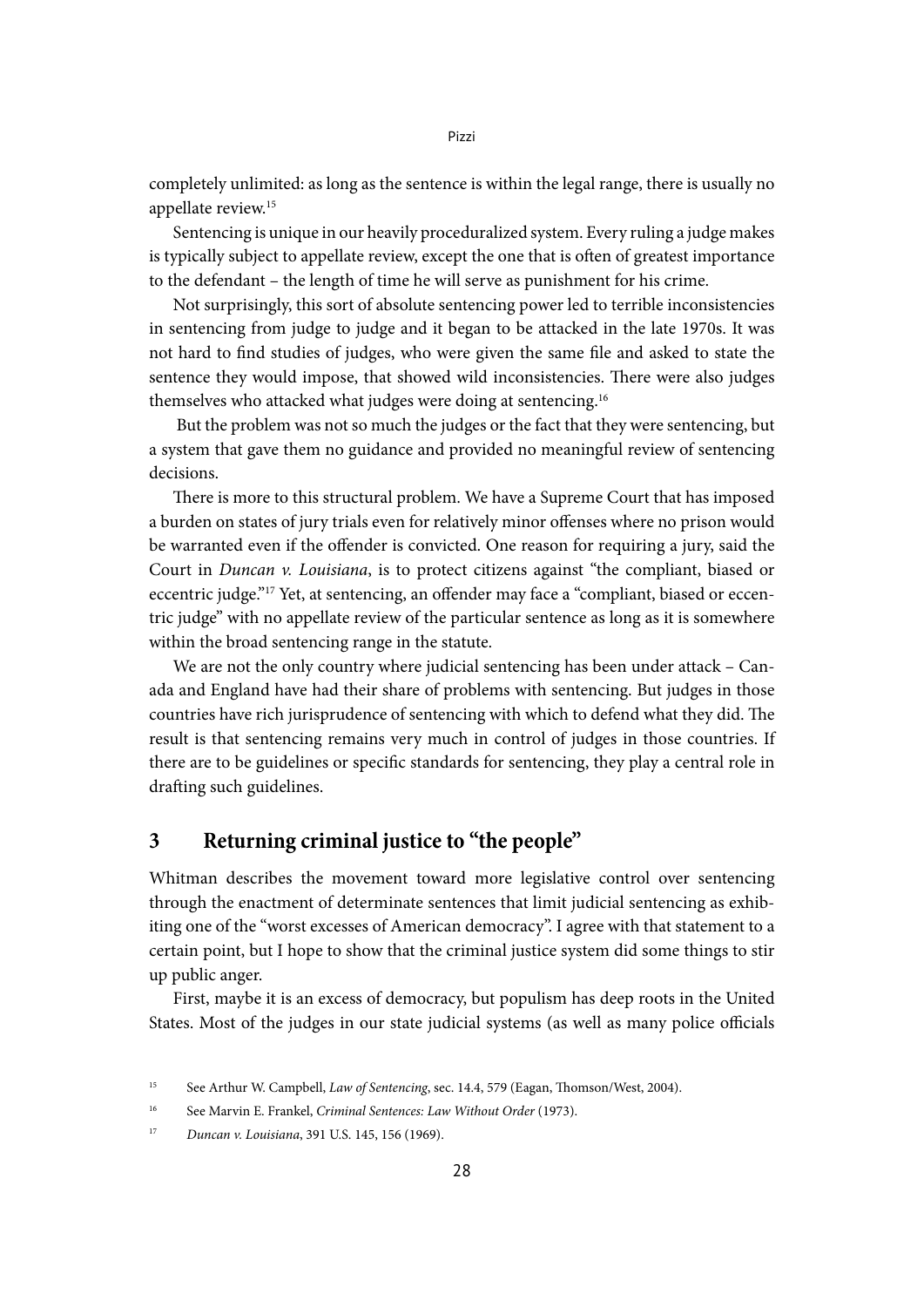and prosecutors) are elected. Even justices of our state supreme courts are often elected. There have been attempts over the years to change this, at least as to supreme courts, but they always fail.

There is no doubt that American populism as applied to judges makes it very difficult for judges to speak out as forcefully on the merits of proposed legislation as they might. While the "unelecting" of a judge is a rare event, it does occasionally happen that a group of citizens mounts a successful campaign against a judge or even a set of judges.18 There is thus a chilling effect on speaking out too strongly about proposed laws that would increase sentences.

Moreover, the United States lacks a national criminal code, so that the pressure on legislatures is local. In the wake of terrible crimes, there is often considerable pressure on legislatures in that state to respond by raising criminal sentences or by enacting statutes that make it more difficult for offenders to get out of prison. We have a number of laws passed in the wake of horrible crimes in various states that have come to be referred to by the name of the victim such as Jenna's Law,<sup>19</sup> Megan's Law,<sup>20</sup> Jessica's law,<sup>21</sup> and so on.<sup>22</sup> While no doubt there are many politicians who exploit crime as an election issue, one has to understand how strong the pressures can be even on conscientious legislators "to do something" when horrible crimes occur.

Another aspect of the pressure on legislators in the United States stems from the fact that there is usually in the United States no justice ministry or justice department, as there is in Canada and most other western countries, which might buffer politicians from the sort of direct political pressure that is put on them in the U.S. In Canada, for example, and, I would assume, it is true in most European countries, the chance of a proposed law being enacted without the support of the justice department is very remote. We don't have such an apolitical ministry with experts on criminal matters that might deflect some

- <sup>18</sup> One of the most famous examples of judges being recalled in an election were the recalls of Chief Justice Rose Bird of the California Supreme Court and two other justices in 1987 due to public anger over their votes in cases involving the death penalty. See http://www.nytimes.com/1999/12/06/us/rose-bird-oncecalifornia-s-chief-justice-is-dead-at-63.html.
- <sup>19</sup> See Evelyn Nieves, *Our Towns: Lost Crusader Inspires 'Jenna's Law*', New York Times, May 3, 1998, available at: <http://www.nytimes.com/1998/05/03/nyregion/our-towns-lost-crusader-inspires-jenna-s-law.html>.
- <sup>20</sup> "Megan's Law" stemmed from the savage rape and murder in New Jersey of a seven-year old girl, Megan Kanka. The law, which was passed not just in New Jersey but in many states, did not raise sentences for sex offenders, but requires notification to neighbors when a convicted sex offender moves into the neighborhood. *See* <http://www.nytimes.com/1997/05/31/nyregion/megan-s-laws-face-court> challenges. html?ref=megankanka.
- <sup>21</sup> See Chris Hawke, *Fla. Gets Tough New Child Sex Law*, CBS News, May 2, 2005, available at: http://www. cbsnews.com/stories/2005/05/02/national/main692465.shtml.
- <sup>22</sup> The horrific murder of Polly Klaas, a twelve-year old dragged at knifepoint from a slumber party at her mother's home, paved the way in California for the passage of the so-called "three strikes" law in that state, which mandated a life sentence upon a third conviction.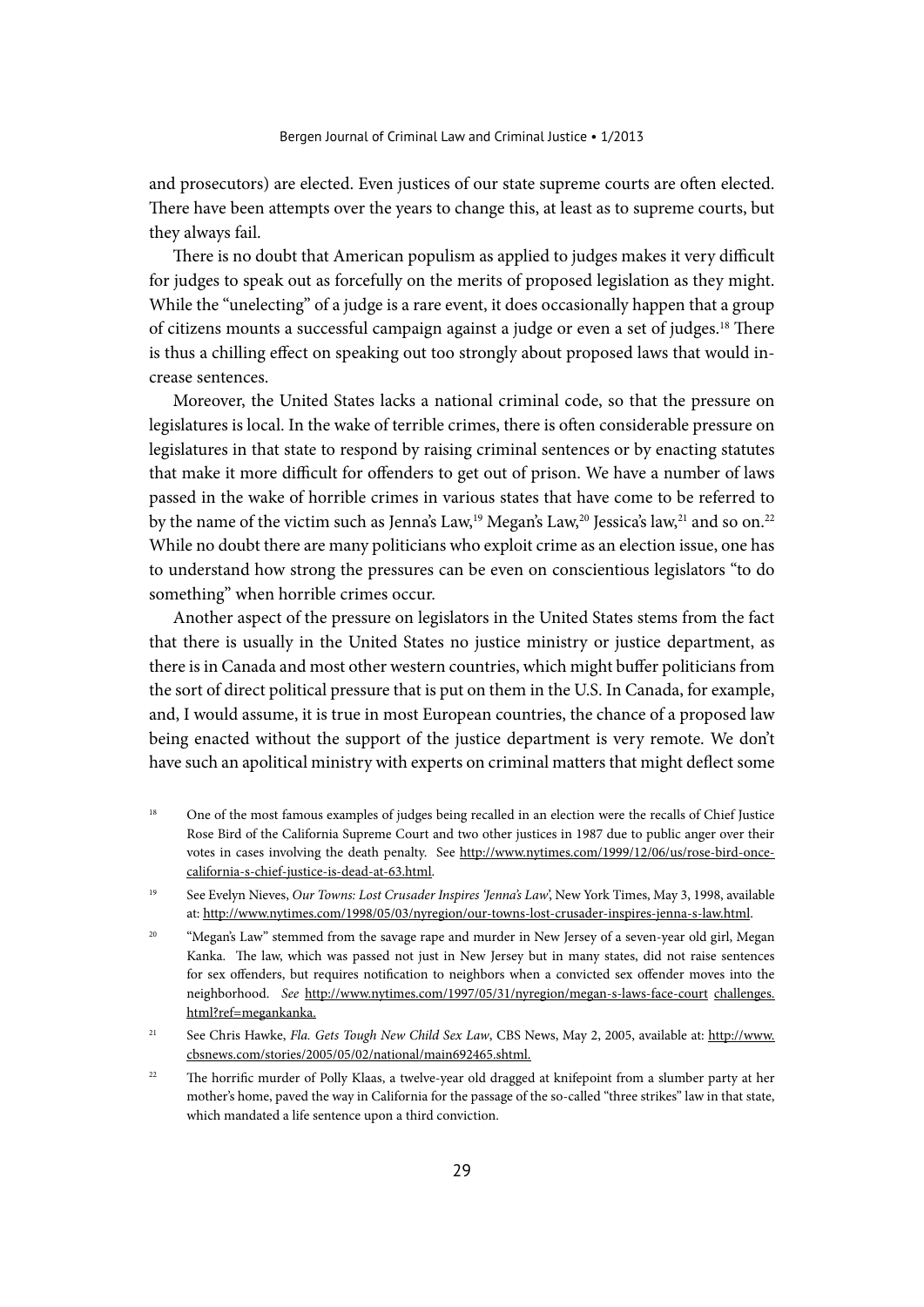of the tremendous pressure citizens' groups can place on politicians in the United States. The pressure on our legislators is thus often powerful and direct.

Against that background, there emerged, in the 1970s and beyond, public anger directed to the criminal justice system. One reason was the expansion of criminal procedure protections described above. There was a feeling that the Supreme Court was considering only defendants and tilting things too much in their favor.

The late Stuntz in his book, *The Collapse of American Criminal Justice*, 23 explains that had the Court acted to protect Gary Duncan, the man whose case led the Court to extend the right to a jury trial in *Duncan v. Louisiana*, 24 or Dolree Mapp, the woman linked to the exclusionary rule in *Mapp v. Ohio*, 25 from the trumped up crimes that had been filed against them, public reaction might have been positive. But the proceduralized law the Court announced in their cases, according to Stuntz, "seemed designed to protect the guiltiest suspects and defendants" which was "a pattern not likely to appeal to ordinary voters".26

Even though criminal law is much more a state issue in the United States, crime became a national issue in the United States, to the point that even presidential candidates had to express their support for harsh punishments for offenders.

Another force for change in the law at this time was the victims' movement which put tremendous pressure on state legislatures, and even Congress, for changes in the law. The victims' movement was, of course, not confined to the United States. But it had a tremendous impact in the U.S. The claims of victims that they had been forgotten by the system resonated strongly with citizens and, as a result, there were many overdue changes to improve the system as it affected victims outside the courtroom. Statutes required, for example, that victims be kept informed of the general progress of their case, that they be notified of hearings, and they be consulted on possible plea bargains. But as for pretrial and trial procedures inside the courtroom, the Court had spoken and it was hard to see how changes could be made.

But one area where the procedure was open to change was sentencing, and every state, by statute or state constitutional amendment, started to give victims the right to be heard at sentencing. "Victims impact statements," as they came to be called, are often dramatic and compelling statements as victims – or the families of victims - describe how the crime has impacted their lives. But what is the relevance of such statements for purposes of sentencing?

The issue came before the Supreme Court three times in the context of death penalty cases, where the decision to impose the death penalty is a question for the jury. In *Booth* 

<sup>23</sup> William J. Stuntz, *The Collapse of American Criminal Justice* (2011).

 $24$  391 U.S. 145 (1969).

 $25$  367 U.S. 643 (1961.

<sup>26</sup> See William J. Stuntz, supra note 23 at 242.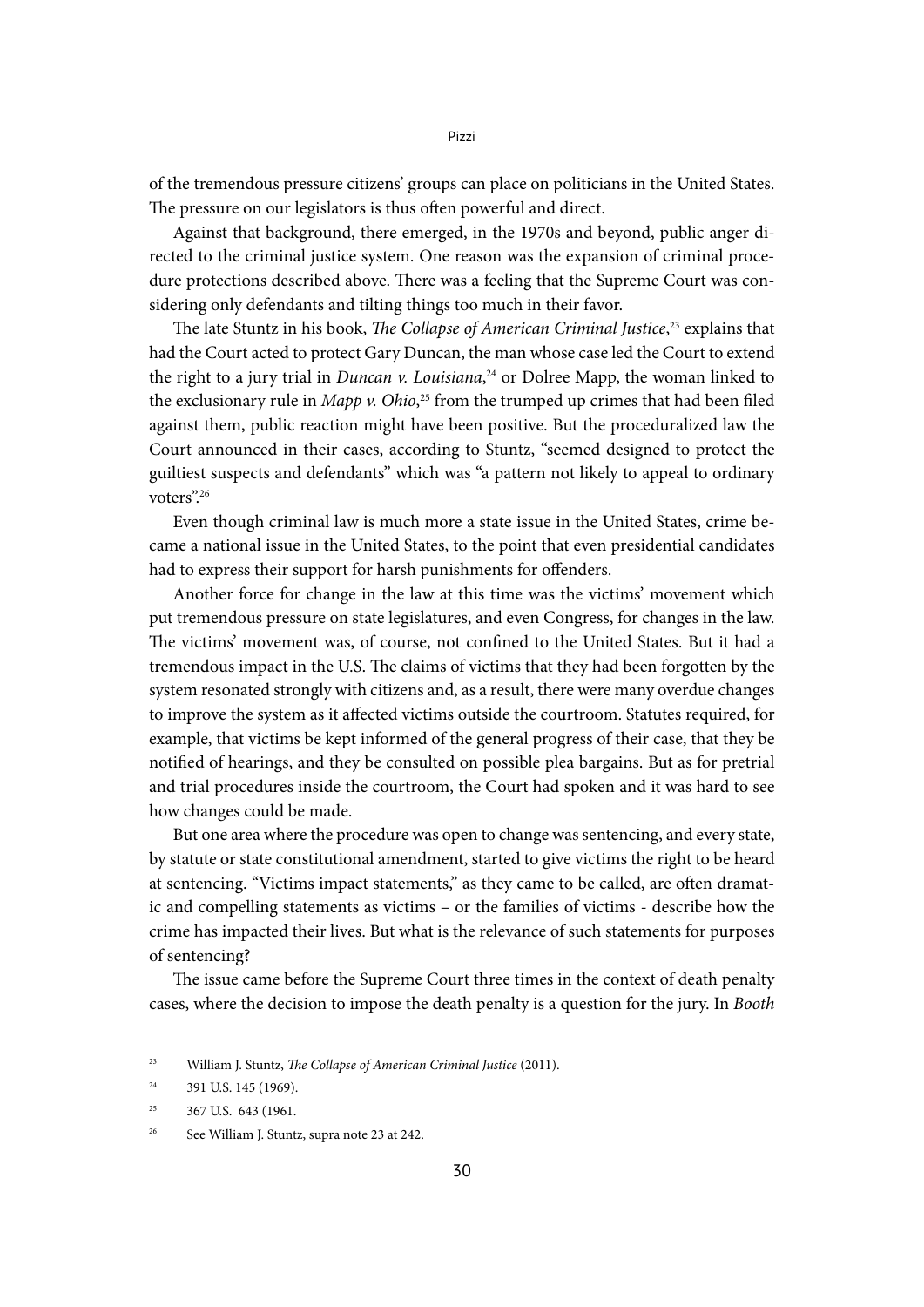*v. Maryland*<sup>27</sup> in 1987 and in *South Carolina v. Gathers*<sup>28</sup> in 1989, the Court held such information was constitutionally inadmissible because it was so likely to lead jury to impose the death penalty for reasons having nothing to do with the blameworthiness of the crime. But the Court reversed itself, just a few years later, in *Payne v. Tennessee*, 29 allowing such evidence at sentencing.

It seems likely that the growth of victims impact statements pushed sentences higher as sentencing became more adversarial, often pitting the victim against the defendant. Whitman writes quite a bit in *Harsh Justice* about the absence of mercy toward offenders in the United States compared to Europe.<sup>30</sup> It is very hard to show mercy in a courtroom when the victim is also present demanding punishment for the crime that affected the victim and her family deeply.

Whether or not victims' impact statements increased sentences, the victims' movement showed citizens that they could influence the law and one of the most obvious ways to influence the law was to urge harsher sentences. Populist initiatives leading to harsher penal policies have become rather common over the last three decades.<sup>31</sup>

#### **4 Harsh deterrent sentences**

Another factor of central importance in pushing sentences higher and higher has been the emergence of harsh laws in the U.S. aimed at deterring crime in question. The United States – at least in its legislation - has come to accept the theory that harsh punishments will discourage criminal behaviors. This is not the classic deterrence theory of Beccaria, the political philosopher of the 18th century, who is thought of as the father of deterrence. Beccaria advocated deterrence through consistent application of *proportional* punishments. Thus in his essay *On Crimes and Punishments*, Beccaria wrote:

"The purpose of punishment, therefore, is none other than to prevent the criminal from doing fresh harm to fellow citizens and to deter others from doing the same. Therefore, punishments and the method of inflicting them must be chosen such that, *in keeping with proportionality*, they will make the most efficacious and lasting impression on the minds of men with the least torment to the body of the condemned."32

- $27$  482 U.S. 496 (1987).
- <sup>28</sup> 490 U.S. 805 (1989).
- $29$  501 U.S. 808 (1991).
- <sup>30</sup> See Whitman, supra note 12 at 32-39.
- <sup>31</sup> For a treatment of the "three-strikes law" in California a state usually considered among the most progressive states on criminal justice policy, see Franklin E. Zimring, Gordon Hawkins, and Sam Kamin, PUNISHMENT AND DEMOCRACY: THREE-STRIKES AND YOU'RE OUT IN CALIFORNIA (2001).
- <sup>32</sup> See Cesare Beccaria, *On crimes and punishments, and other writings*, at 11, translated by Aaron Thomas and Jeremy Parzan (2008)(Translation of *Dei delitti e delle pena*, published 1764) (emphasis added).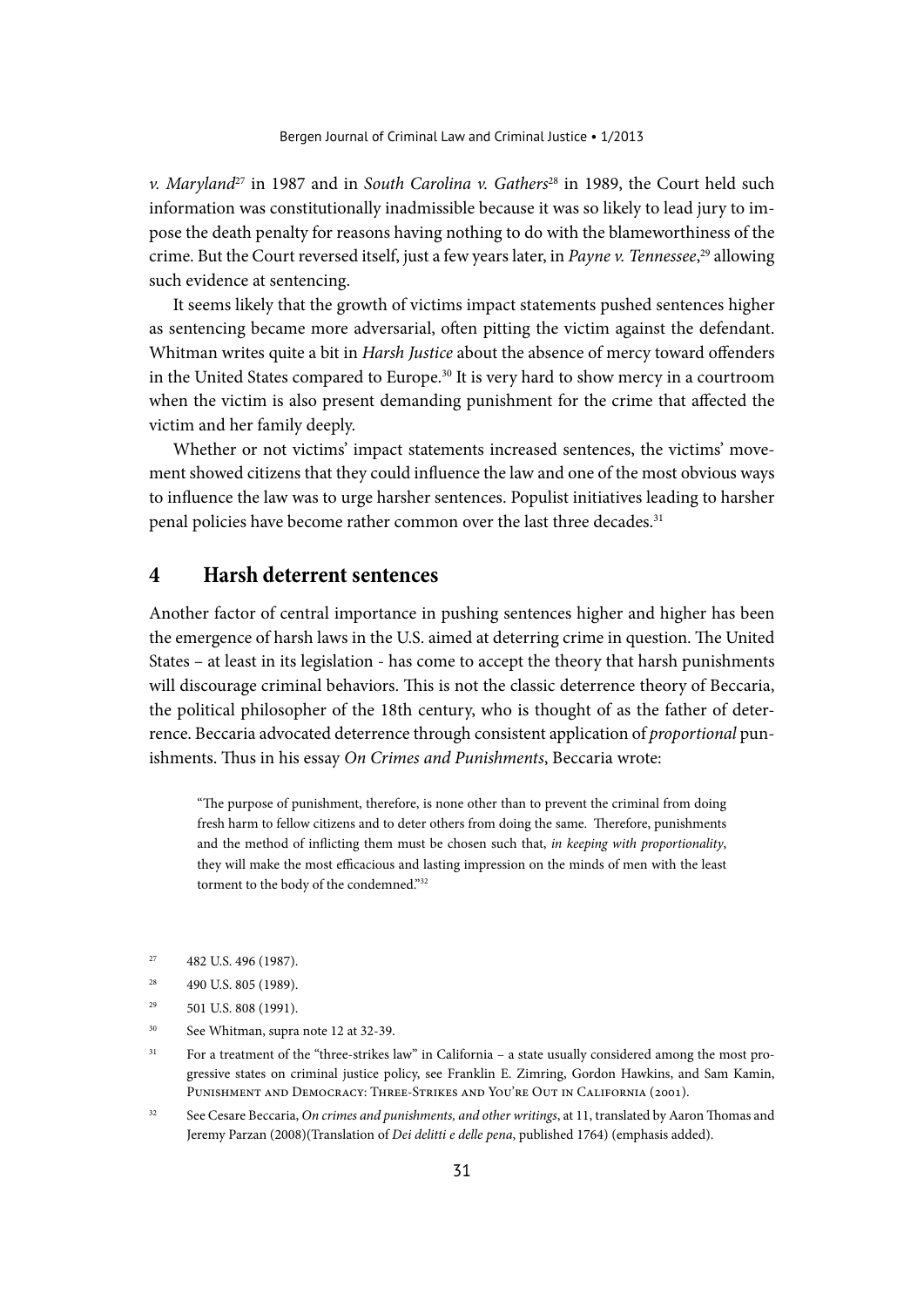But in the United States, a much more aggressive form of deterrence, I call it "harsh deterrence," has taken hold. Harsh deterrence insists that crime can be limited by imposing, or threatening to impose, harsh punishments that are disproportional to the underlying crime.

To the person on the street, there is a common-sense attractiveness to this theory of harsh deterrence. One might reason, who would experiment with drugs if a mandatory 5-year or 10-year sentence hangs in the balance? But what is the evidence that harsh punishments deter? After more than 40 years of study, we don't know if harsh punishments deter.

Instead there has been a nearly continuous debate over the deterrent effect of harsh penalties. The most studied example has been the death penalty, which would seem among the easier deterrents to study since we have many states with the death penalty, but some that have never had the death penalty. Also we know – unlike many crimes – how many murders take place each year. But, what we have seen are various economists, starting in 1975 shortly after the development of powerful mathematical tools for analyzing large sets of data, claiming, every decade or so, to have found a deterrent effect from the death penalty.

In 1975, the economist Ehrlich published a paper in which he used data from the period 1963-1969 and found that there was a statistically significant negative correlation between the murder rate and execution rate, meaning that there was a deterrent effect from the death penalty.<sup>33</sup> He estimated that for each execution approximately seven or eight murders were deterred.

Because Ehrlich's study had caused such an uproar in the academic community, the National Academy of Sciences put together a panel chaired by Nobel Laureate Lawrence Klein to evaluated Ehrlich's work. The panel concluded that "the available studies provide no useful evidence on the deterrent effect of capital punishment".<sup>34</sup> The panel then went on to state that "research on the deterrent effects of capital sanctions is not likely to provide results that will or should have much influence on policy makers".<sup>35</sup> In short, the panel was saying to legislators, "we can't help you on deterrence".

This ebb and flow has continued over the years with different economists claiming to have shown the deterrent effect of the death penalty - that it saves 5 lives,<sup>36</sup> or 14 lives,<sup>37</sup>

<sup>33</sup> See Isaac Ehrlich, *The Deterrent Effect of Capital Punishment: A Question of Life and Death*, 65 Amer. Econ. Rev. 397 (1975).

<sup>34</sup> *Nat'l Academy of Sciences, Deterrence and Incapacitation: Estimating the Effects of Criminal Sanctions on Crime Rates 3, 9, 12* (eds. Alfred Blumstein et al., 1978).

<sup>35</sup> Id.

<sup>36</sup> See H. Naci Mocan & R. Kaj Gitting, *Getting Off Death Row: Commuted Sentences and the Deterrent Effect of Capital Punishment*, 46 J. L. & Econ. 453 (2003).

<sup>37</sup> See Hashem Dezhbakhsh, Paul H. Rubin, and Joanna Shepherd, *Does Capital Punishment Have a Deterrent Effect? New Evidence from Postmorten Panel Data,* 5 Amer. L. AND ECON. Rev. 344 (2003).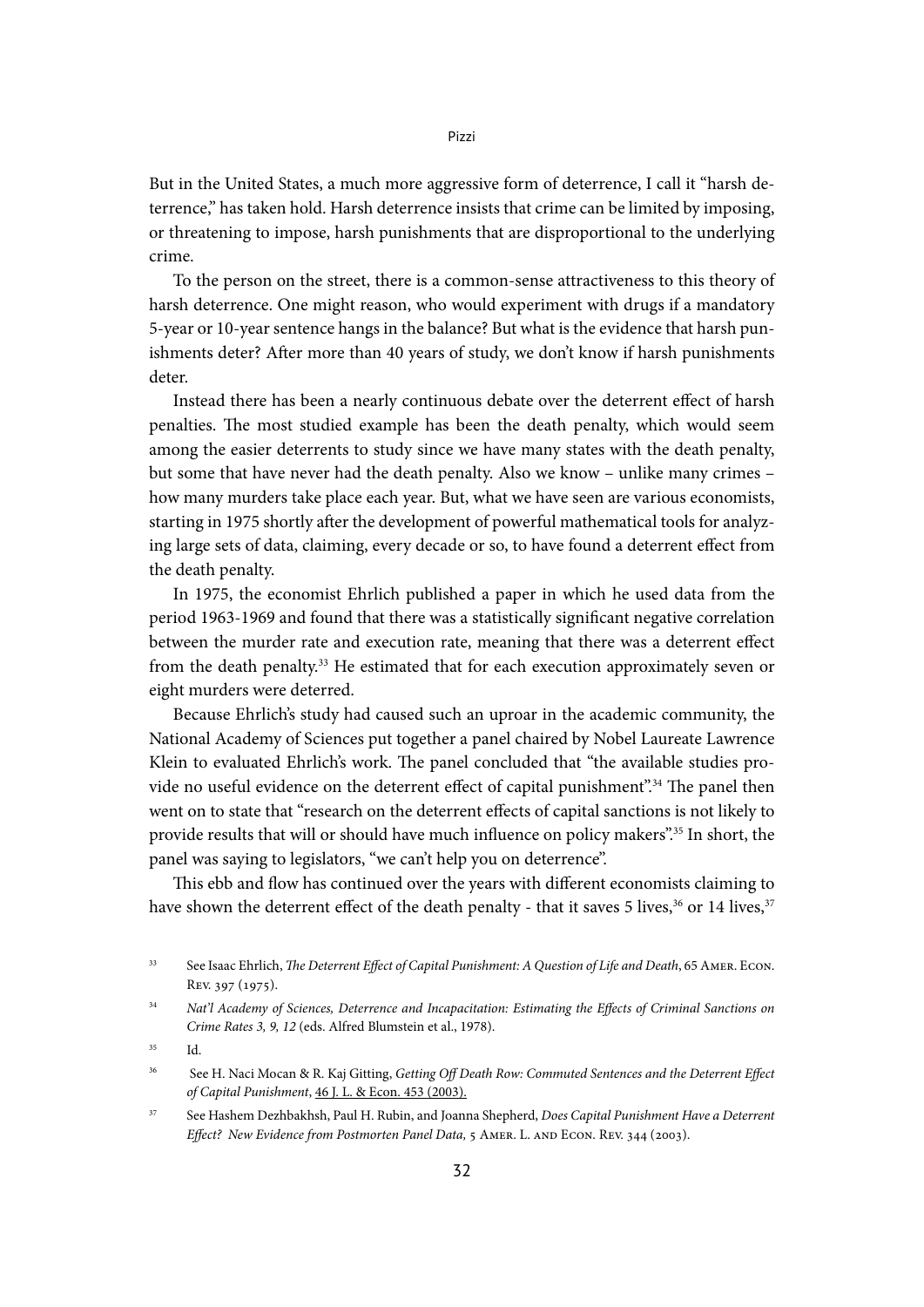and so on. These studies are then followed by strong attacks from other economists claiming that the variables were not independent, that the data sets were incomplete, that data sets in other states show no similar effect, etc.<sup>38</sup> Notice that this is not a debate between economists who say the death penalty deters and those who say it does not deter. It is a debate between those who say it deters and those who say, in essence, that the world is a messy place for economists.

The deterrence-or-not debate puts tremendous pressure on legislators – the harsh law that is being proposed might deter, but we don't know. For legislators, this is a contemporary version of Pascal's wager – if the law *might* save lives or keep children from being abused or encourage criminals not to use guns, there is pressure to take that bet in the absence of evidence showing such benefits will not occur.

### **5 The lack of protections against harsh laws**

It is fair to ask why haven't other countries fallen under the sway of the economists? I think Whitman explains this well. He states that:

"The European systems all subscribe to some version of the principle of proportionality. This principle holds that sentences, though indeterminate, cannot be disproportionate to the gravity of the offense; the legal profession takes it very seriously; and it means that sentences of American severity are effectively impossible."39

Where is similar protection in the United States against harsh sentences? How can the Supreme Court be so protective of defendants before trial and at trial, but be blind to their treatment after conviction?

Here we have a constitutional weakness. The writers of the Bill of Rights chose to regulate procedure heavily and substantive criminal law lightly. There are, for example, no restrictions on the kinds of behavior that can be criminalized. Nor is there any prohibition of punishments that are not "strictly and obviously necessary" or any requirement that punishments be proportional to the crime and the offender. Thus, the Supreme Court is left pretty much with the constitutional protection against cruel and unusual punishments.

As for the protection against cruel and unusual punishments, Whitman states that "[p]roportionality suffered … a grievous blow in the Supreme Court's 1991 decision of *Harmelin v. Michigan*, in which the court saw no constitutional disproportion in a life sentence imposed for possession of 672 grams of cocaine."40

<sup>38</sup> *See generally* John J. Donahue & Justin Wolfers, *Uses and Abuses of Empirical Evidence in the Death Penalty Debate*, 58 Stan. L. Rev. 791 (2005).

<sup>39</sup> Whitman, supra note 12 at 57.

 $\mathbf{I}$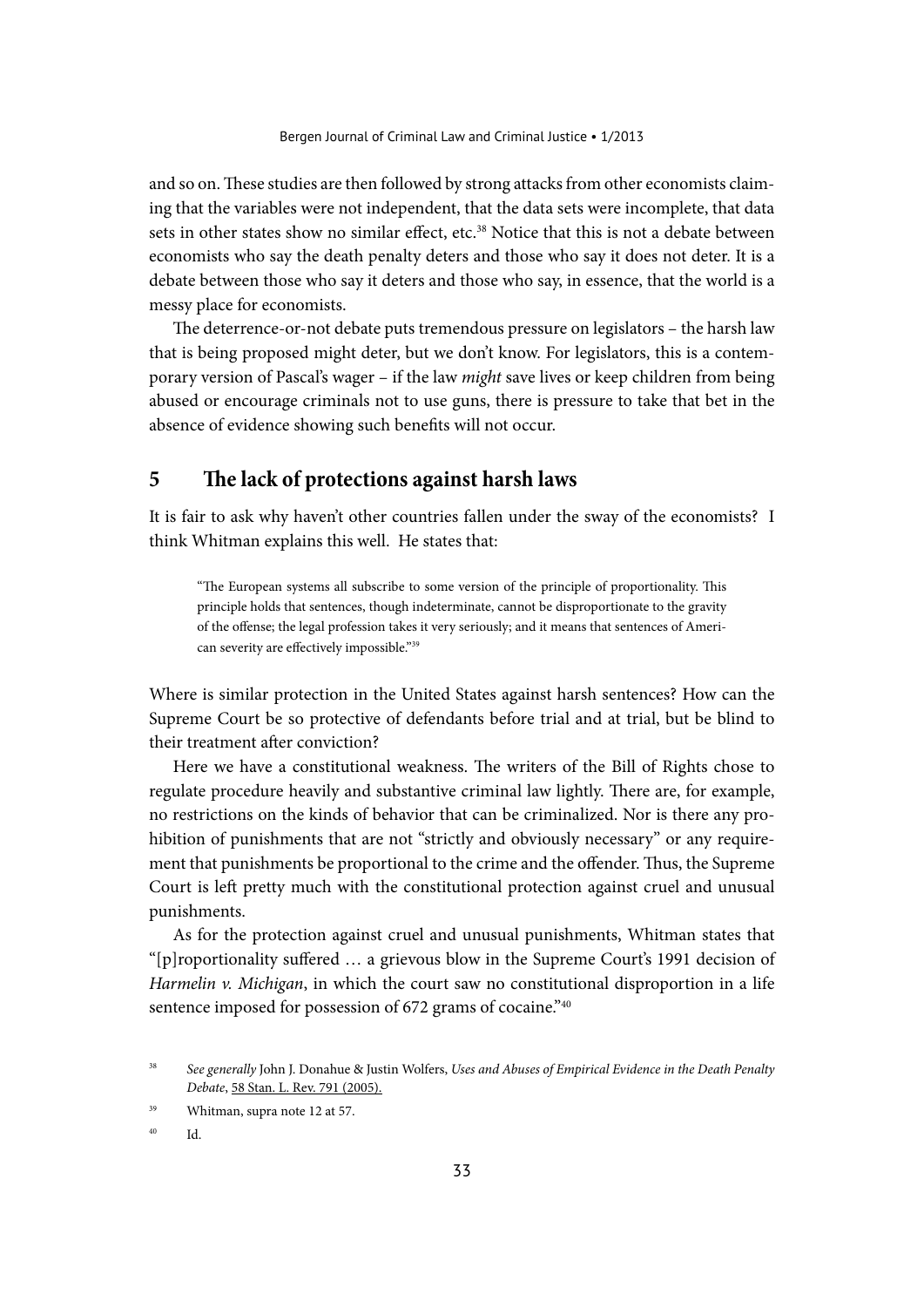I think, if anything, Whitman is too easy on the Court. The Court in creating a deterrent exclusionary rule aimed at deterring illegal arrests and searches expressed its own faith in the belief that we can deter our way out of social problems. It would have been hard for the Court to turn around after that and condemn attempts by legislatures to do the same.

## **6 Harshness and the decline of trials**

This paper is a warning that criminal justice systems can develop problems when there is not a balance between standards for procedure and standards for fair criminal laws and for punishments that are just. The problem we face in the United States is that our harsh criminal statutes threaten to undercut our system of procedural protections, as defendants are sometimes forced to enter into plea bargains to avoid the harsh sentences that conviction would bring. Going to trial can be dangerous for a defendant, even one with a strong defense. In this regard, it should be noted that juries historically in the US were traditionally a safety valve for defendants who did not have a formal defense under the law. Juries were moral arbiters who could give a defendant a break if they felt it was appropriate.41 Today, the risk of conviction is just too high for many defendants to go to trial.

Harsh sentences thus feed the incarceration rate by allowing courts to handle many more cases than they once could, due to the fact that fewer and fewer defendants can risk trial. There is today a healthy literature on the "vanishing trial"42 in the United States as the percentage of convictions that result from trials is increasingly small.

Prosecutors who once had to make some hard decisions about whether to charge defendants with crimes due to a lack of resources can handle much larger numbers of cases, because defendants cannot risk mandatory sentences and will plead guilty to lesser crimes that will allow them to avoid the mandatory sentence.

If they choose to exercise their constitutional right to trial, they will pay a very heavy price. The leading case on plea bargaining in the United States is *Bordenkircher v Hayes*, 43 a case that shows what can happen to a defendant who opts for trial. Hayes was charged with uttering a forged instrument in the amount of \$88.30 and the prosecutor offered to recommend Hayes receive five years in prison if he pled guilty. But the prosecutor warned Hayes that if he did not plead guilty and "save the court the inconvenience and necessity of a trial," the prosecutor intended to file a habitual offender charge against Hayes as his present felony would then be his third felony and he would receive a life sentence if con-

<sup>41</sup> See William J. Stuntz, supra note 23, 83-85.

<sup>42</sup> See generally Marc Galanter, *The Vanishing Trial: An Examination of Trials and Related Matters in Federal and State Courts*, J. of Empirical Legal Studies 459-570 (Nov 2004).

<sup>43</sup> 434 U.S. 357 (1978).